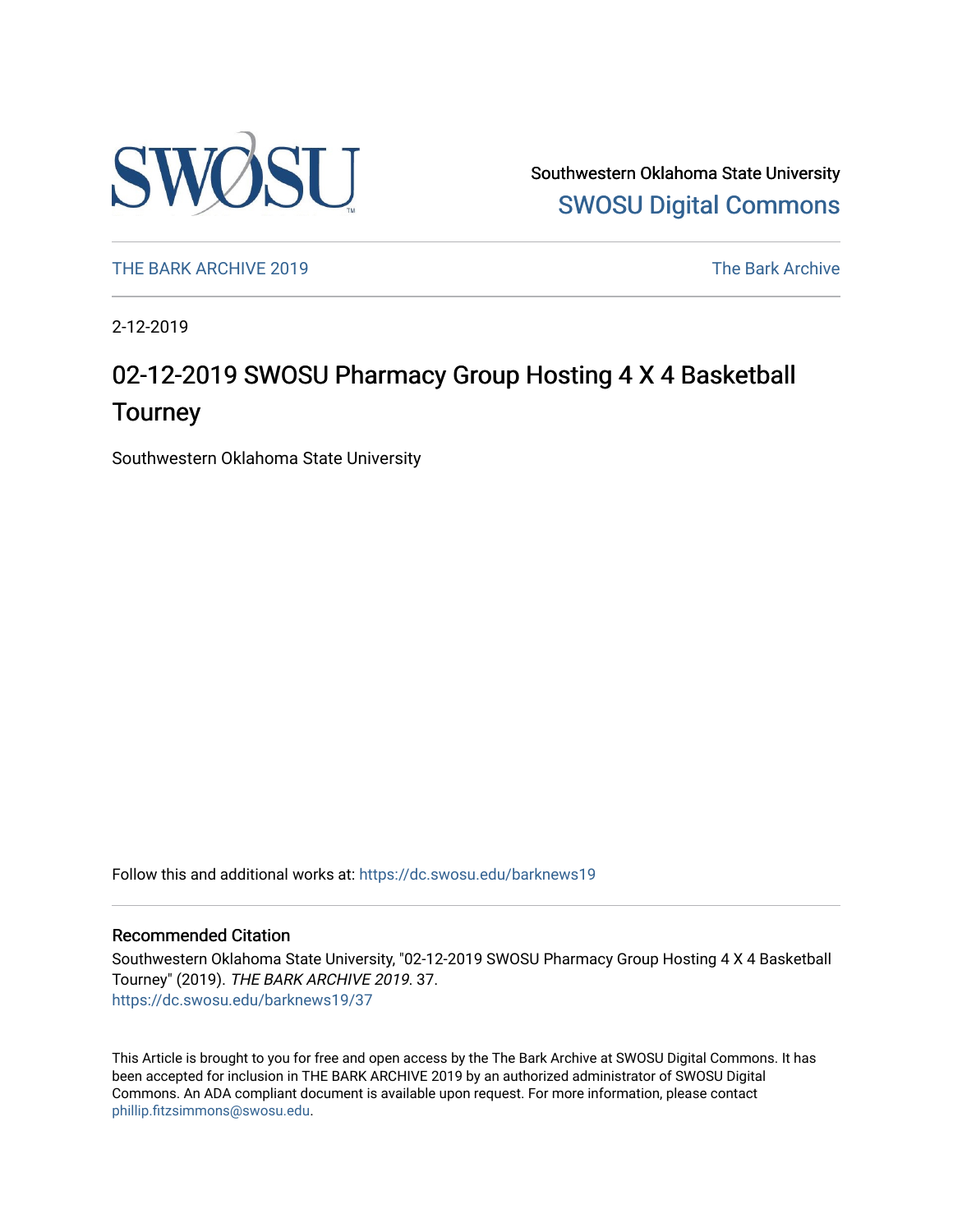

12 February, 2019

# **SWOSU Pharmacy Group Hosting 4 X 4 Basketball Tourney**

The APhA Academy of Student Pharmacists (APhA-ASP) at SWOSU welcomes students and faculty to compete in the Heart Madness Basketball Tournament and a chance to win tickets to the upcoming OKC Thunder/Dallas Mavericks basketball game in OKC.

The 4 on 4 tourney will be held Thursday, February 21, starting at 6 p.m. in the Wellness Center.

Sign up deadline is February 20 at 5 p.m.

Cost is \$25 per team and the tourney is double elimination. Teams are coed.

To sign up, go to the following google document:

https://docs.google.com/document/d/1t1cQwolhrrxyQvHTPZqZbRxcSt5GqX9ayX6QJeHJrrY/edit?usp=sharing

The OKC/Dallas game will be held Sunday, March 31.

For more information, contact Eyere Obi Vera at 405.509.3218 or obiverae@student.swosu.edu.

| Academics                | $\triangleright$ |
|--------------------------|------------------|
| Administration           | D                |
| Alumni and Foundation    | D                |
| Community                | $\triangleright$ |
| Events                   | $\triangleright$ |
| <b>Faculty and Staff</b> | D                |
| Miscellaneous            | D                |
| Sayre                    | D                |
| <b>Students</b>          | D                |
|                          |                  |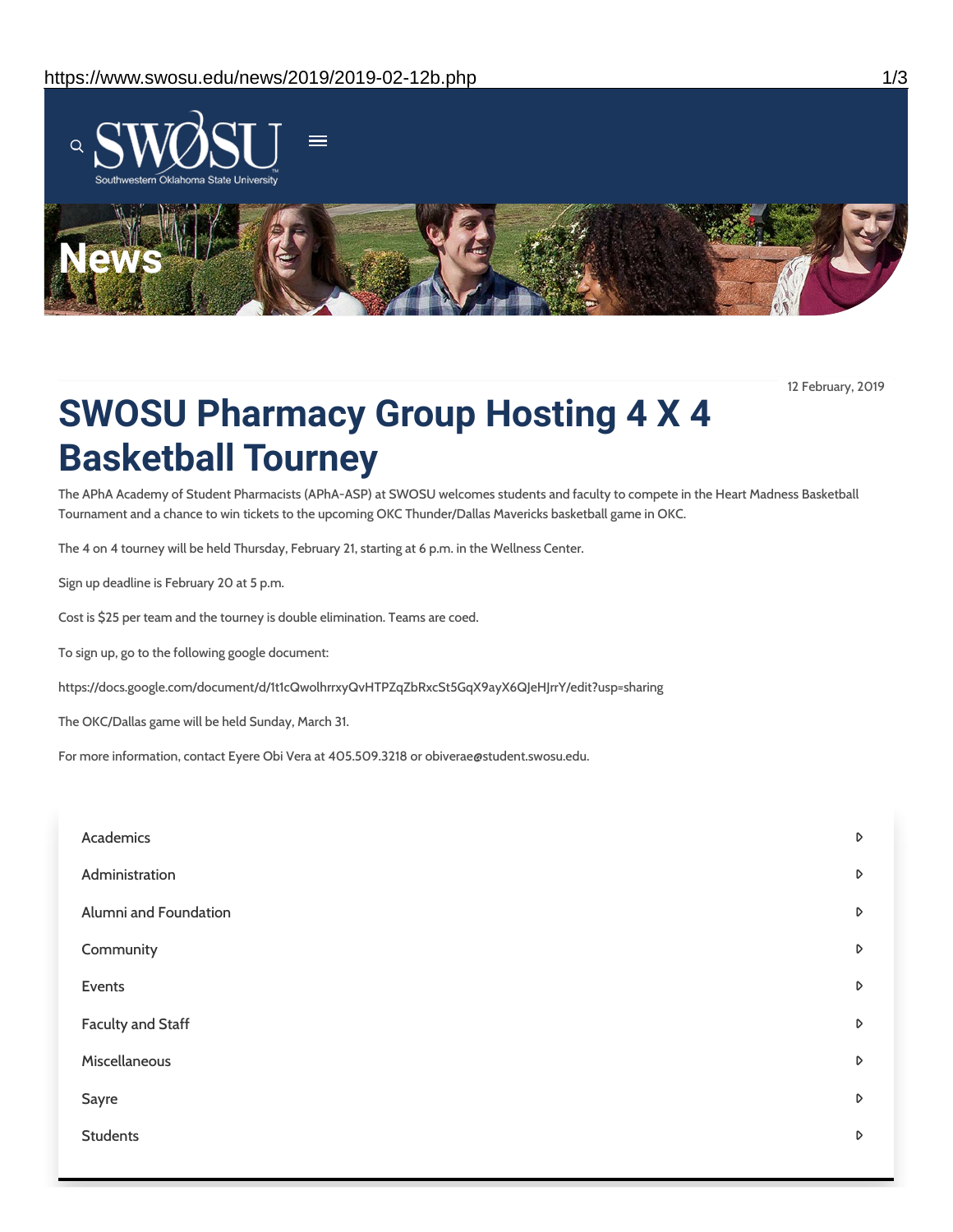| <b>Archive Links</b> |   |
|----------------------|---|
| 2018                 | D |
| 2019                 | D |
| 2020                 | D |
| Archive              | D |



### Weatherford Campus

100 Campus Drive Weatherford, OK 73096

### Sayre Campus

409 E Mississippi Ave Sayre, OK 73662

Connect to Us

fyom

Contact [Information](https://www.swosu.edu/about/contact.php) [University/Facility](https://www.swosu.edu/about/operating-hours.php) Hours [Campus](https://map.concept3d.com/?id=768#!ct/10964,10214,10213,10212,10205,10204,10203,10202,10136,10129,10128,0,31226,10130,10201,10641,0) Map Give to [SWOSU](https://standingfirmly.com/donate) Shop [SWOSU](https://shopswosu.merchorders.com/)